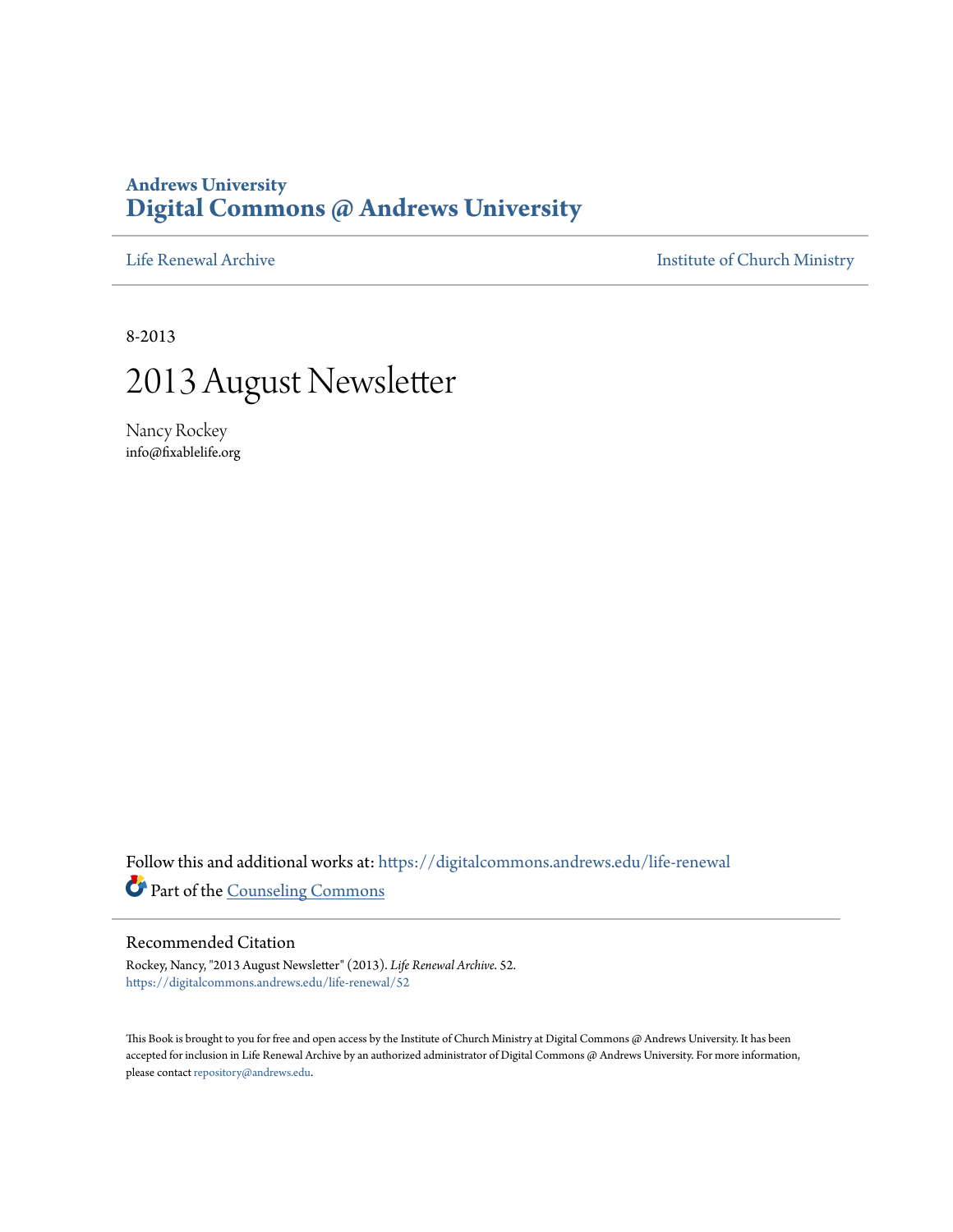# Plop, Plop, Fizz, Fizz…. Oh, What a Relief it Is!

### It's True! **Life & Relationships** Are Fixable!

So, did you decide that you are more irritable these days, have a diminished sense of humor, that you worry a lot, use an excessive amount of stimulants or more food than normal? Do you forget little things often or find yourself in a mental gridlock? Do you have recurring headaches or GI distress, facial, jaw, shoulder, back or chest

pain? Do you feel more nervous tension in your body, feel run



down and fatigued more than usual or do you catch every passing "bug?" If you find yourself answering "Yes" to several of these, you are stressed to some degree!

One thing that is very important to understand is that it's not the external things that really stress you, but your perception of them - your emotional reaction to them. While the externals may cause opportunities to "feel" stress, they are not the real cause. It's the negative emotions the anxiety, frustration, the feeling of being overwhelmed by what's happening or by "time pressure" that causes our distress. The lack of ability to address these makes them all the more impactful and dangerous.

New research, from HeartMath Laboratories in California, shows that

you can stop the momentum of stress and create more inner peace, whatever your circumstances. The key lies not in the mind alone; but amazingly, it's found in the heart. Exciting new research has found that there is a way to relieve stress that both comforts you – and most importantly – transforms stress into positive feelings and creative energy. The physical heart can be used as a transformer to re-pattern your stress circuitry. This research shows that the heart sends powerful signals to the brain that, when harnessed help you transform your stress responses far more quickly that was thought possible.

The heart actually sends its commands to the brain and the rest of the body in 4 different ways. These messages from the heart reflect the emotions you are feeling and have a direct impact on how your brain functions. When you experience stress, the heart's messages become erratic, causing the brain to become less active, restricting your ability to think clearly while fueling the stress response. If you feel positive emotions like appreciation or care, your heart pulses in a more coherent rhythmic pattern. Perhaps that why it's helpful and healthy to think daily of things for which you are grateful. The heart's patterns then open the brain up, allowing you to receive new, creative solutions. Activating positive emotions will allow you to see life as less stressful, and be able to think up creative solutions.

### Upcoming Events

#### Aug 21

- Travel to Ohio
- August 22
- Speaking to Prisoners August 23-26
- Speaking to Chaplains August 27
- Travel Back Home

#### Try this now:

Place your hand on your chest over your heart, and find a sincere feeling of appreciation for



someone or something in your life. Choose something with no negative emotional history to color your appreciation. Feel this appreciation for the next 20 seconds.

This brief time of appreciation has probably changed your heart rhythms, sending stressreducing signals to your brain. This is called listening to heart intelligence – the flow of new awareness and intuition that you feel once the mind and emotions are brought into alignment with the heart.

You can use your heart intelligence to build the emotional